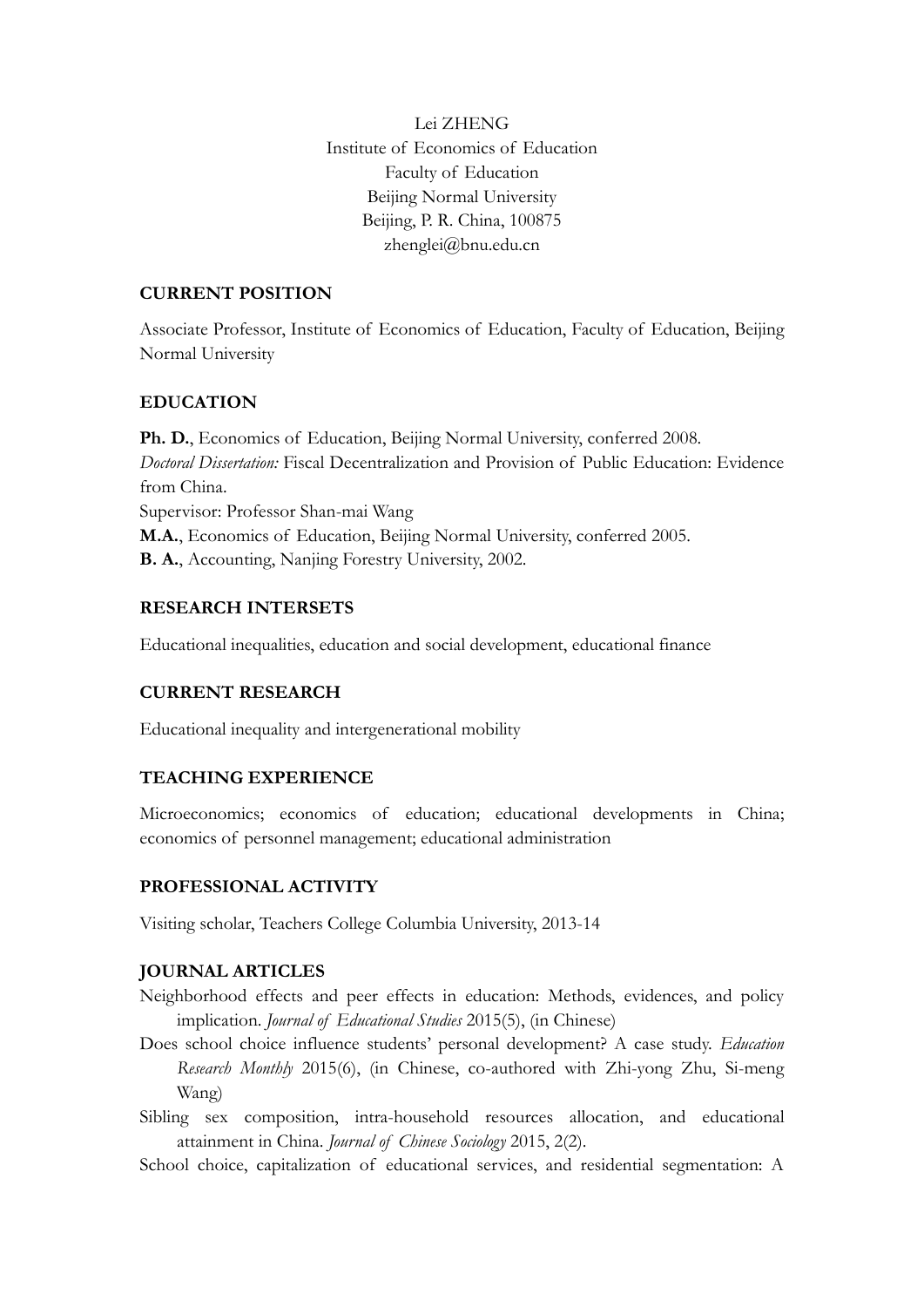reflection on the policy of neighborhood-schooling. *Education and Economics*, 2014(6), (in Chinese, co-authored with Si-meng Wang)

- The link between scale of higher education and economic growth: Perspective from the connotation-oriented development of university. *Journal of National Academy of Education Administration* 2014(11), (in Chinese)
- Empirical study on the relationship between family size and child educational development. Educational Research, 2014(4), (in Chinese, co-authored with Yu-na Hou, Ye Liu)
- The impact of parental migration on the educational development of the left-behind children: Evidence from western rural area of China. *Journal of Beijing Normal University* 2014(2), (in Chinese, co-authored with Ying-xiong Wu)
- The finance of higher education in China's public finance reform: Institution transition, research progress, and the new direction. *Education Research Monthly* 2014(3), (in Chinese, co-authored with Ling-ling Du, Jun-yan Dong)
- Sibling sex composition, intra-household resources allocation, and educational attainment. *Sociological Studies* 2013(5), (in Chinese)
- Does education promote voting in China's grassroots democratic election? Evidence from CGSS2006. *Peking University Education Review* 2013(2), (in Chinese, co-authored with Zhi-yong Zhu)
- Economic analysis of educational gender inequality in China: A literature review. *Women Studies* 2013(2), (in Chinese, co-authored with Ding-quan Zhang)
- The review and evaluation of educational gender equality policies in China. *Journal of National Academy of Education Administration* 2012(10), (in Chinese, co-authored with Jing Li)
- The role of governments in the fiscal governance structure of higher education institutions. *Education and Economics* 2011(4), (in Chinese)
- The impact of school transfers on students' academic achievements: Evidence from the rural area of western China. *Journal of Educational Studies* 2011(2), (in Chinese, co-authored with Ke Lu)
- The characteristics and impacts of fiscal decentralization reform in China. *Sub-national Fiscal Research* 2011(1), (in Chinese)
- The impact of fiscal decentralization on the efficiency of provision of public education. *Finance and Economics* 2010(10), (in Chinese)
- The impacts of fiscal decentralization on regional inequality of education. *Journal of Beijing Normal University* 2010(2), (in Chinese)
- Fiscal decentralization, governmental competition, and the composition of public expenditure: The determinants of public education expenditure. *Economic Science* 2008(1), (in Chinese)
- A comparative study on the determinants of demand for higher education. *Comparative Education Review* 2008(9), (in Chinese).
- Social security, aging, and human capital investment. *Research on Finance and Economics* 2008(2), (in Chinese, co-authored with Yong-po Tian and Yong-feng Cao)
- Property tax and education financing: A trade-off between equity and adequacy. *Educational Science* 2007(6), (in Chinese, co-authored with Zheng Deng)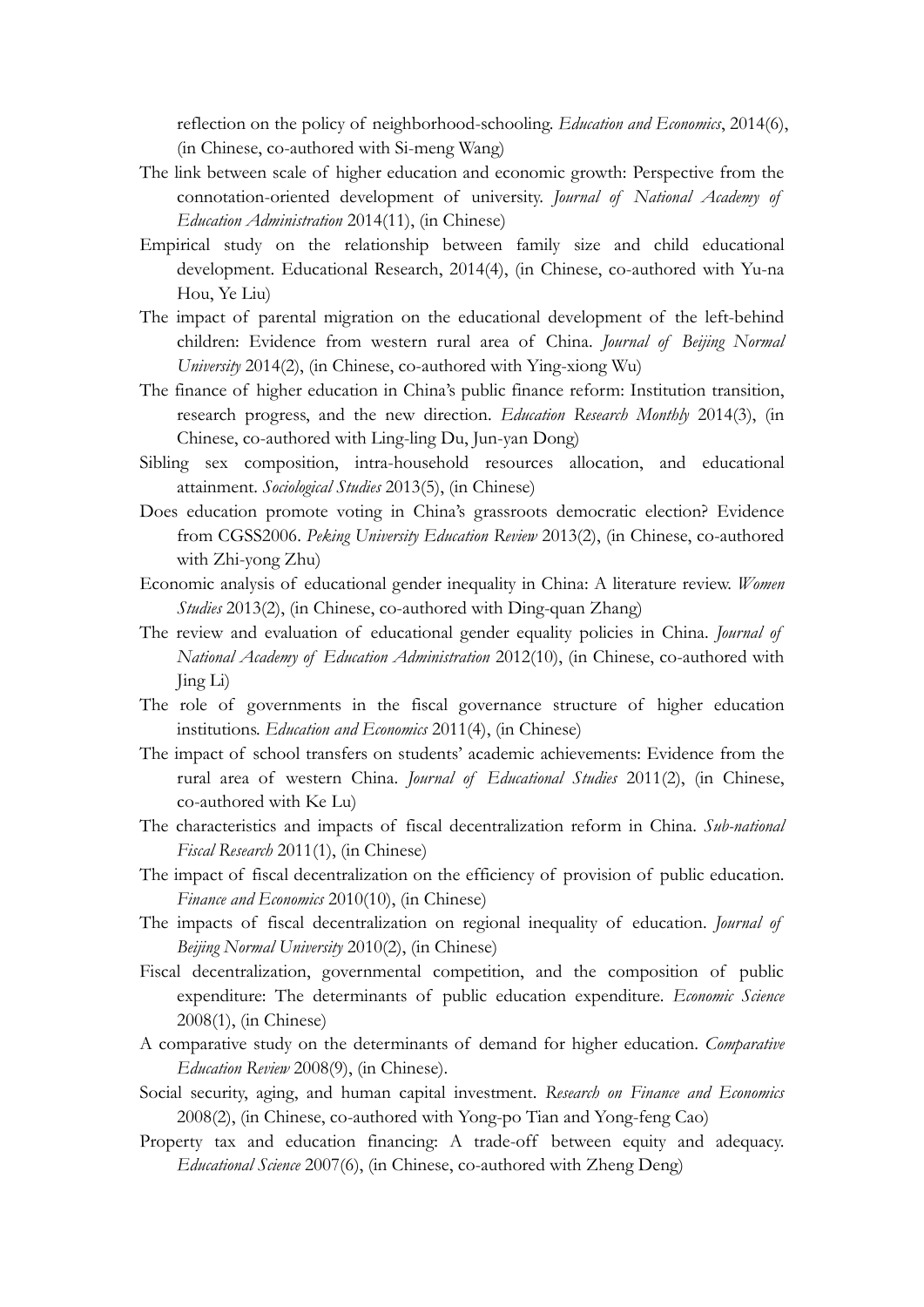- Regulation and markets: The role of government in Chinese private higher education institutions. *Educational Science* 2006(4), (in Chinese, co-authored with Ting Wang)
- The equity of compulsory education finance: Case study of Beijing and Shanghai. *Educational Development Research* 2006(1), (in Chinese)

#### **MONOGRAPHS AND TRANSLATIONS**

- *Fiscal Decentralization and Public Education: The Political Economy of Educational Finance.*  Beijing: China Economic Press, 2015.
- *Educational Administration: Concepts and Practices (5th edition)*, by Fred C. Lunenburg and Allan C. Ornstein, (co-translated with Zhi-yong Zhu), Beijing: China Light Industry Press, 2013.
- *The Finance of Higher Education: Theory, Research, Policy and Practice*, by Michael B. Paulsen and John C. Smart, (co-translated with Zhi-jun Sun, Gang Cheng, and Jian-qing Mao), Beijing: Beijing Normal University Press, 2008.

#### **BOOK CHAPTERS**

- "Budgetary Educational Expenditure", in *Encyclopedia of Chinese Education*, edited by Ming-yuan Gu, Shanghai: Shanghai Educational Press, 2013.
- "Regional Educational Planning and Educational Resources Allocation", in *A General Introduction of Educational Administration*, edited by Xin-ping Zhang and Hong-qi Chu, Beijing: Higher Education Press, 2012.
- "Introduction", and "The Impacts of School Transfers on Students' Academic Achievements", in *Monitoring and Evaluation of Educational Policies*, edited by Yu-hong Du, Beijing: People's Educational Press, 2011.
- "Fiscal Decentralization and Public Education Provision in China", in *Educational Development Review*, edited by Hong-qi Chu, Beijing: Educational Science Press, 2009.

#### **EXTERNALLY FUNDED PROJECTS**

- "The intergenerational effects of household behavior on educational attainment" (2015-2018). Principal Investigator, supported by The National Social Science Fund of China for Junior Scholars (15CSH011).
- "Study on school choices under the policy of neighborhood-schooling in Beijing" (2013-2015). Principal Investigator, supported by the Research Projects of Philosophy and Social Science, Beijing China (13JDJYC004).
- "Gender inequalities in educational access and achievement" (2011-2013). Principal Investigator, supported by the Research Projects of the Humanity and Social Science Youth Fund, Ministry of Education, China (11YJC880168).
- "Gender Inequalities in educational investment and achievement: An economic perspective" (2010-2012). Principal Investigator, supported by the Fundamental Research Funds for the Central Universities, Beijing Normal University.
- "Fiscal decentralization and public educational provision in China" (2009). Principal Investigator, supported by the Social Science Research Fund for Junior Faculty,